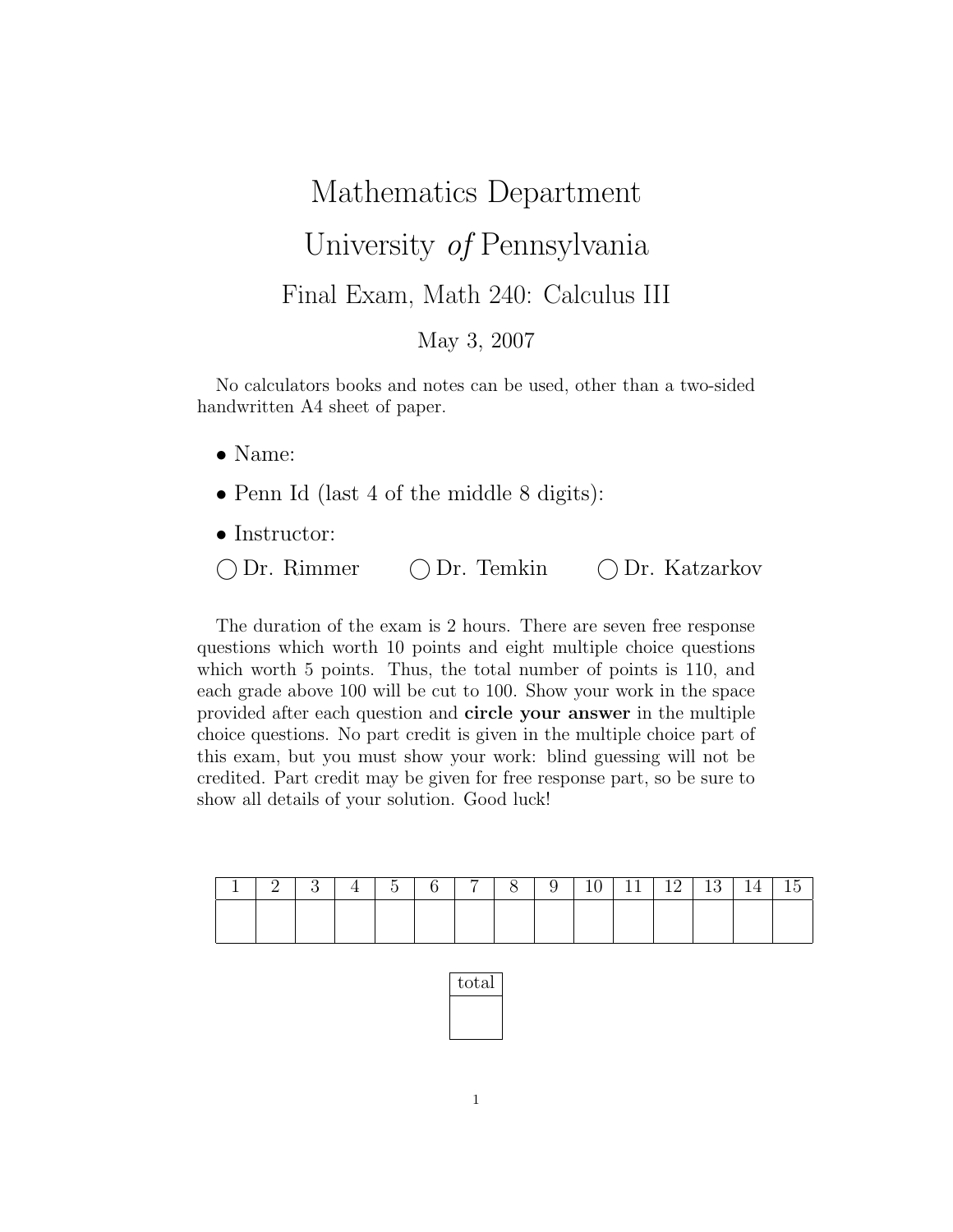1. (10 points) Let A and B be real  $n \times n$  matrix. Decide whether each of the following statements is true or false, you do not need to justify your answer.

(i) (3 points) Always  $A^T B^T = (AB)^T$ .

(ii) (3 points) If A and B are invertible then always  $B^{-1}A^{-1} =$  $(AB)^{-1}$ .

(iii) (4 points) If  $A$  is diagonalizable then it has  $n$  distinct eigenvalues.

| (i)   | a) true | b) false |
|-------|---------|----------|
| (ii)  | a) true | b) false |
| (iii) | a) true | b) false |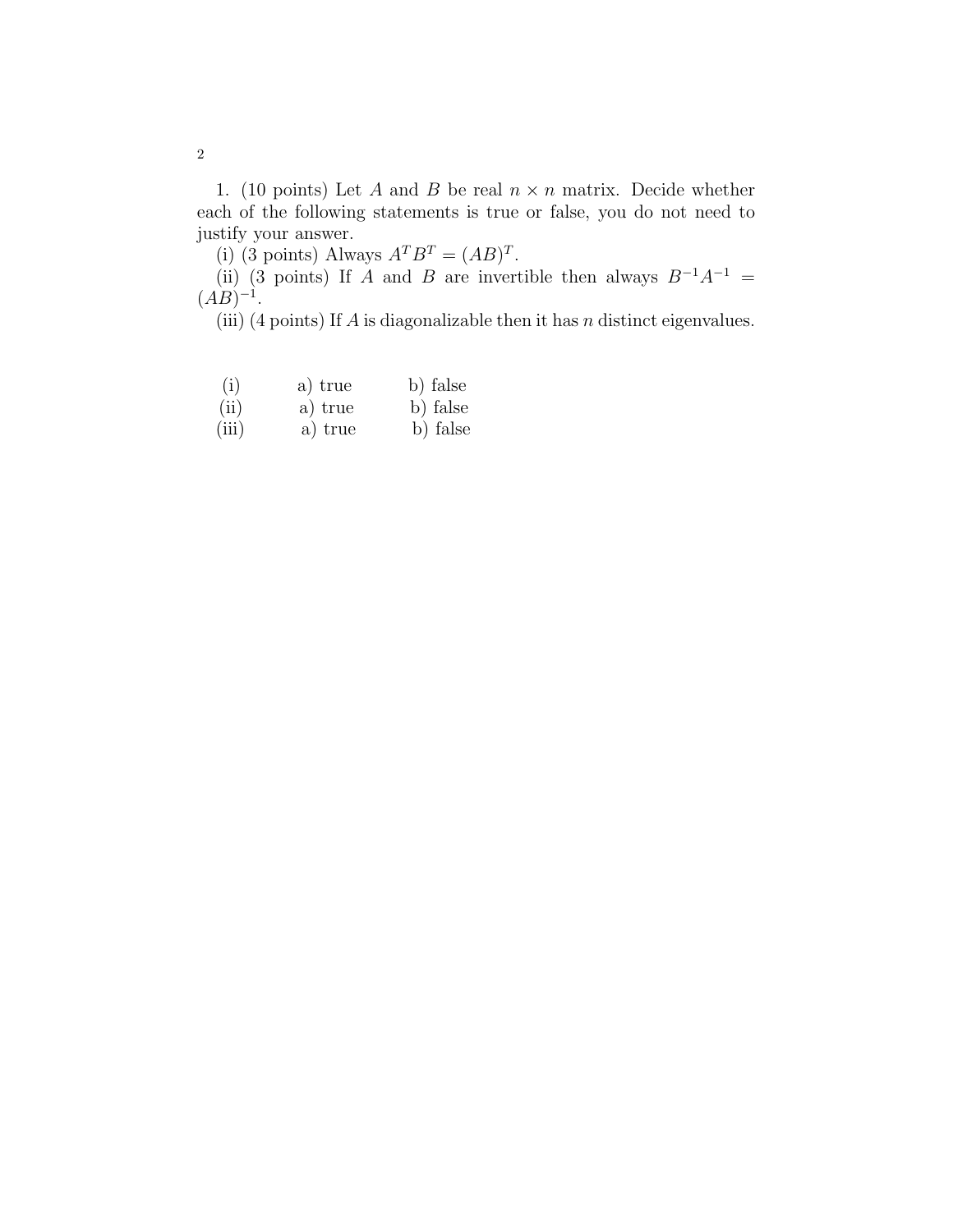2. (10 points) Show that if a real  $3 \times 3$  matrix A satisfies  $A^T = -A$ , then its rank is smaller than 3.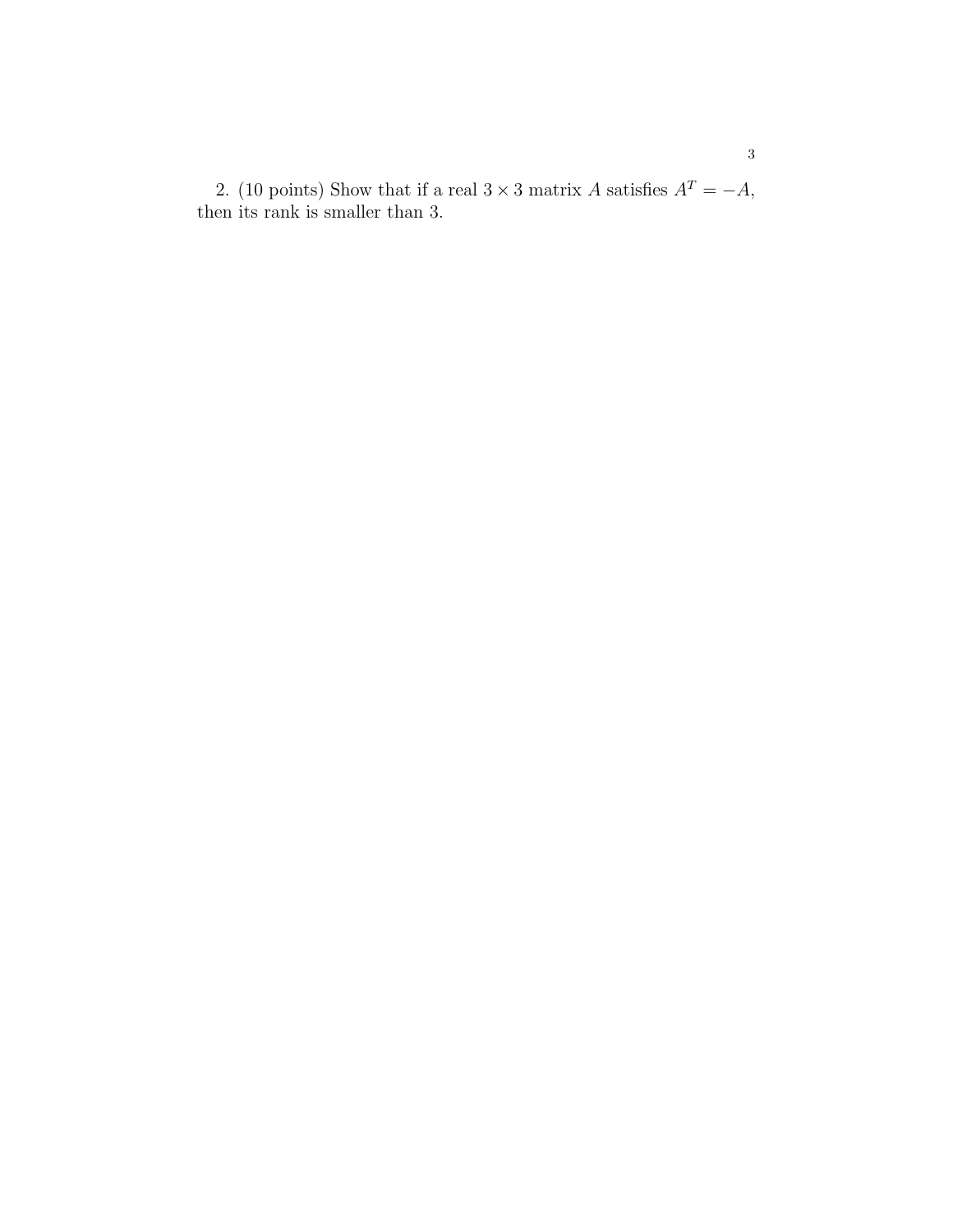3. (10 points) Given a matrix

$$
A = \begin{pmatrix} -2 & 1 & 1 \\ 1 & -2 & 1 \\ 1 & 1 & -2 \end{pmatrix}
$$

find its diagonalization, i.e. find an invertible matrix  $P$  and a diagonal matrix D so that  $P^{-1}AP = D$ .

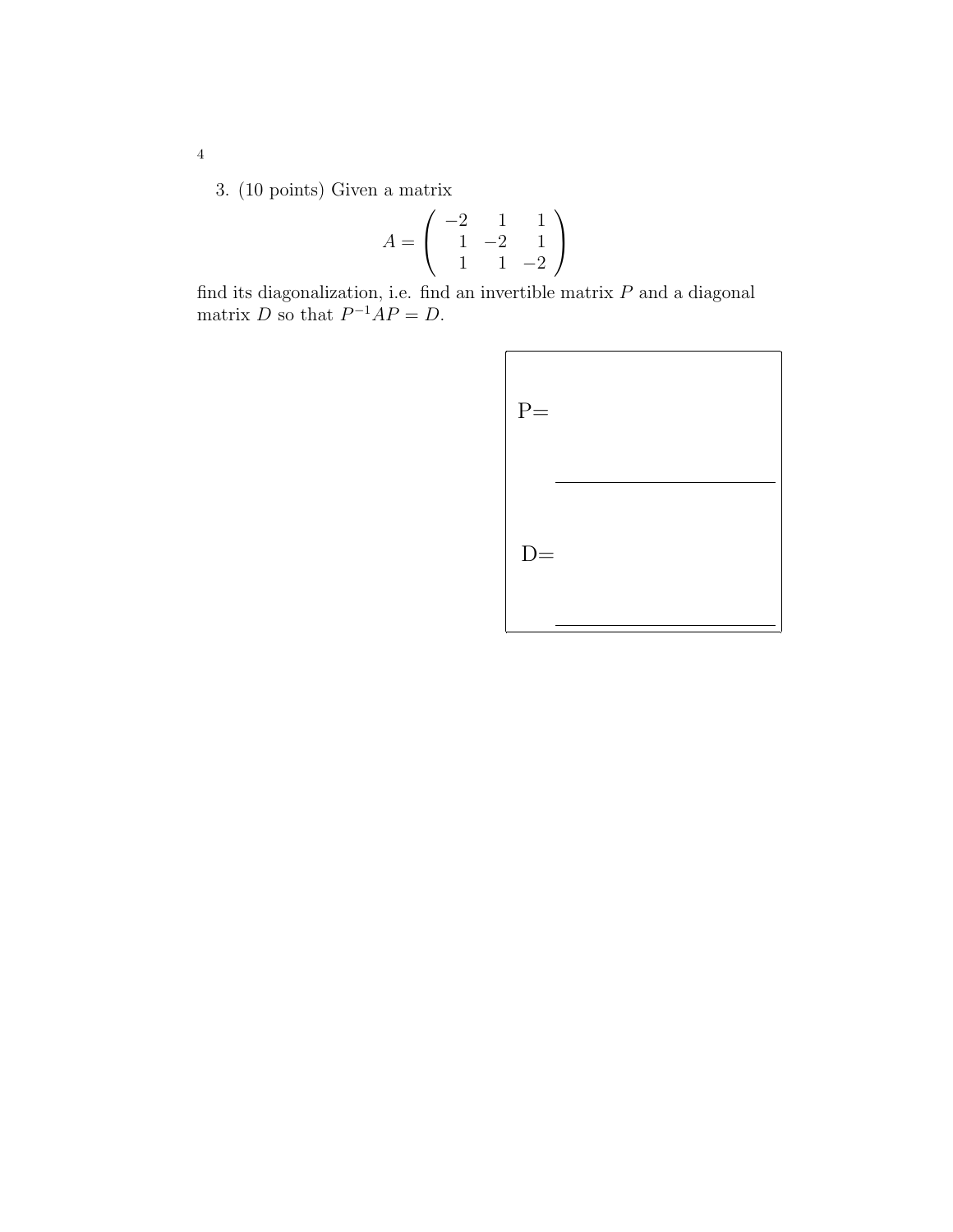4. (10 points) Decide whether each of the following statements is true or false, you do not need to justify your answer.

(i) (3 points) If  $y_1$  and  $y_2$  are two solutions of the differential equation  $e^x y'' + \sin(x) y' + \cos(x) y = 0$ , then  $y_1 - y_2$  is also a solution.

 $(y'' + \sin(x)y' + \cos(x)y = 0$ , then  $y_1 - y_2$  is also a solution.<br>
(ii) (3 points) If line integrals  $\int_C P dx + Q dy$  are independent of path in  $\mathbb{R}^2$ , then  $P dx + Q dy$  is an exact differential, i.e.  $P dx + Q dy = d\Phi$ for some function  $\Phi$  on  $\mathbb{R}^2$ .

(iii) (4 points) If X is an open ball in  $\mathbb{R}^3$ , a vector field **F** on X has continuous partial derivatives and curl( $\mathbf{F}$ ) = 0, then **F** is potential, i.e.  $$ 

| (i)    | a) true                            | b) false                                            |
|--------|------------------------------------|-----------------------------------------------------|
| (ii)   | a) true                            | b) false                                            |
| (:::') | $\sim$ $\lambda$ $+$ $\sim$ $\sim$ | $\mathbb{L}$ $\mathbb{L}$ $\mathbb{L}$ $\mathbb{L}$ |

(iii) a) true b) false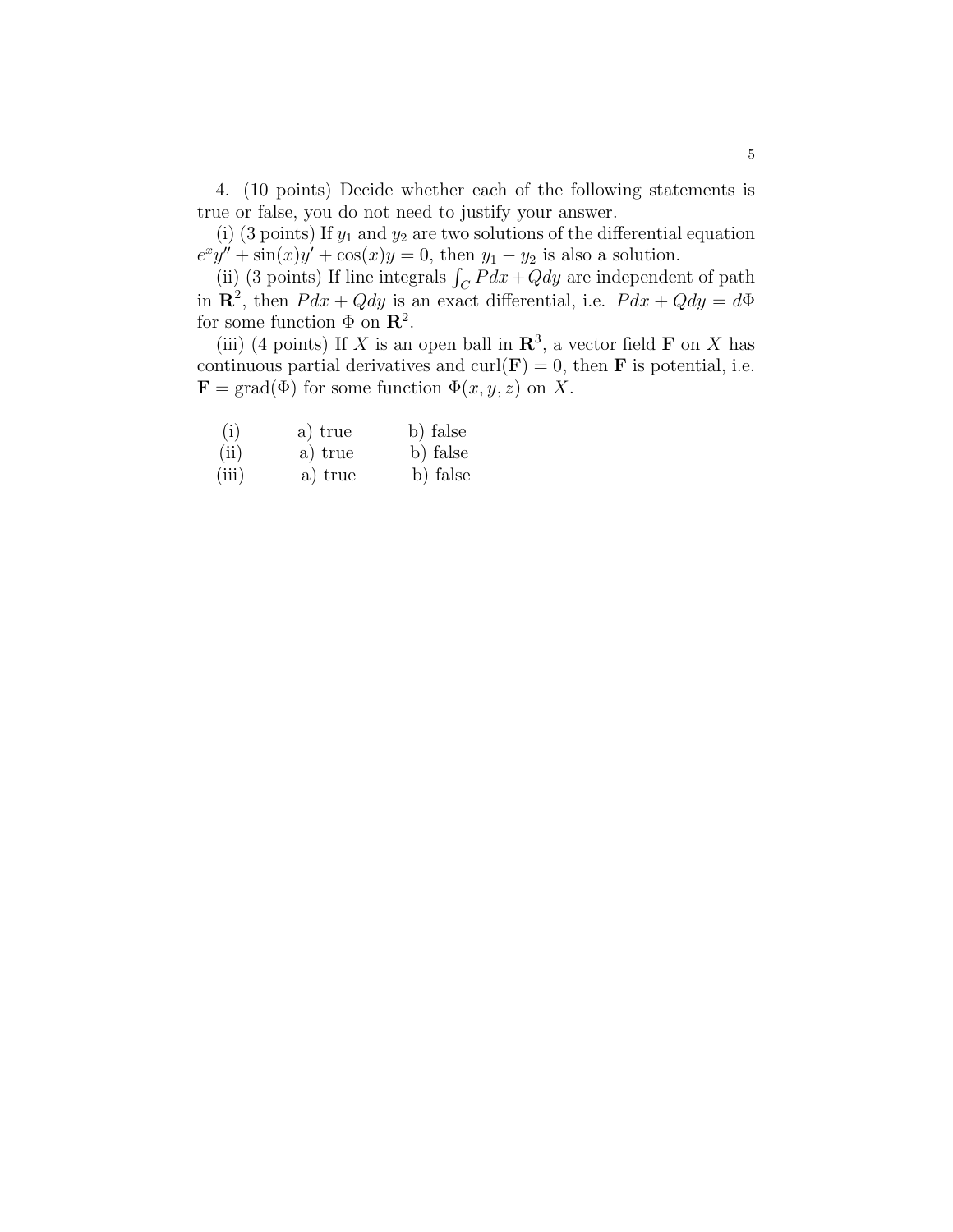5. (10 points) Solve the differential equation  $y'' - 2xy = 0$  by a power series expansion about  $x = 0$ . You are done when you have written out the recurrence relation for the coefficients and the first three non-zero terms of two linearly independent solutions  $y_1$  and  $y_2$ .

| coefficient recurrence: |
|-------------------------|
| =                       |
|                         |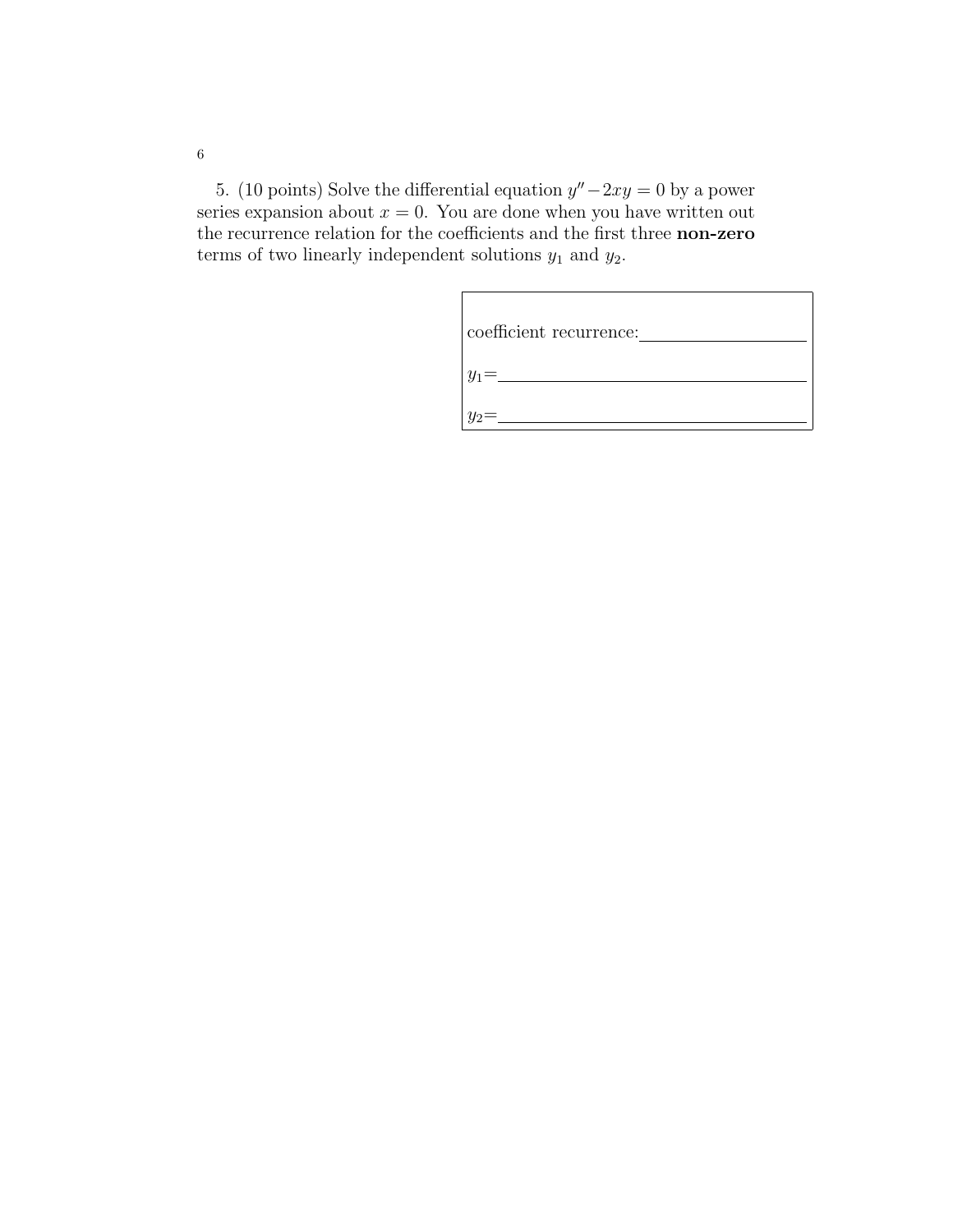6. (10 points) Find the solution of the system of linear first order differential equations  $Y' = AY$  that satisfies the initial condition  $\mathbf{Y}(0) = \mathbf{a}_0$ , where

$$
A = \begin{pmatrix} 3 & 4 \\ 2 & 1 \end{pmatrix}, \mathbf{Y} = \begin{pmatrix} y_1 \\ y_2 \end{pmatrix}, \mathbf{a}_0 = \begin{pmatrix} 16 \\ -1 \end{pmatrix}
$$

$$
y_1 = \underline{\hspace{1cm}}
$$

$$
y_2 = \underline{\hspace{1cm}}
$$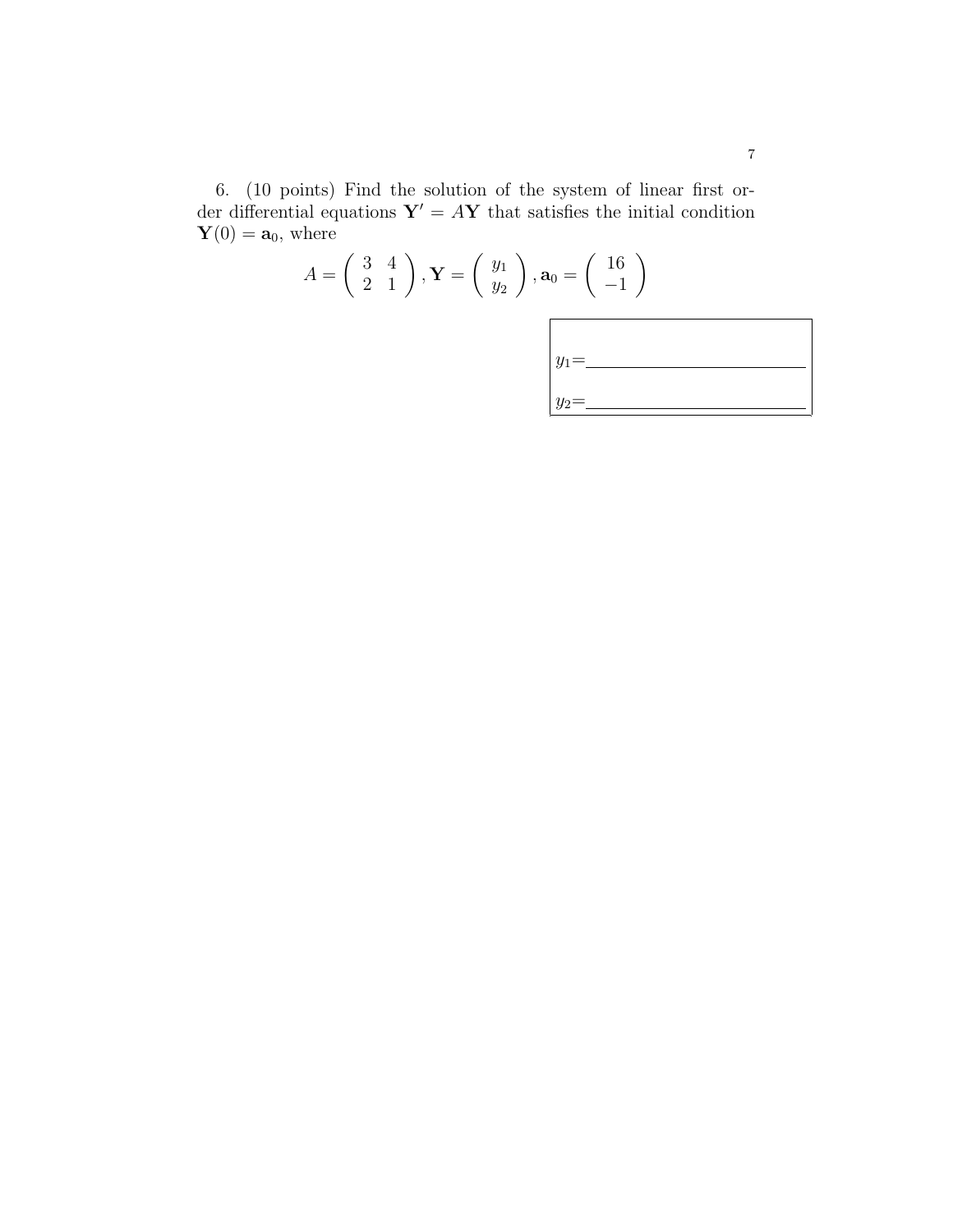7. (10 points) Use Laplace transform to solve the initial value problem  $y' + 3y = \sin t, y(0) = 1.$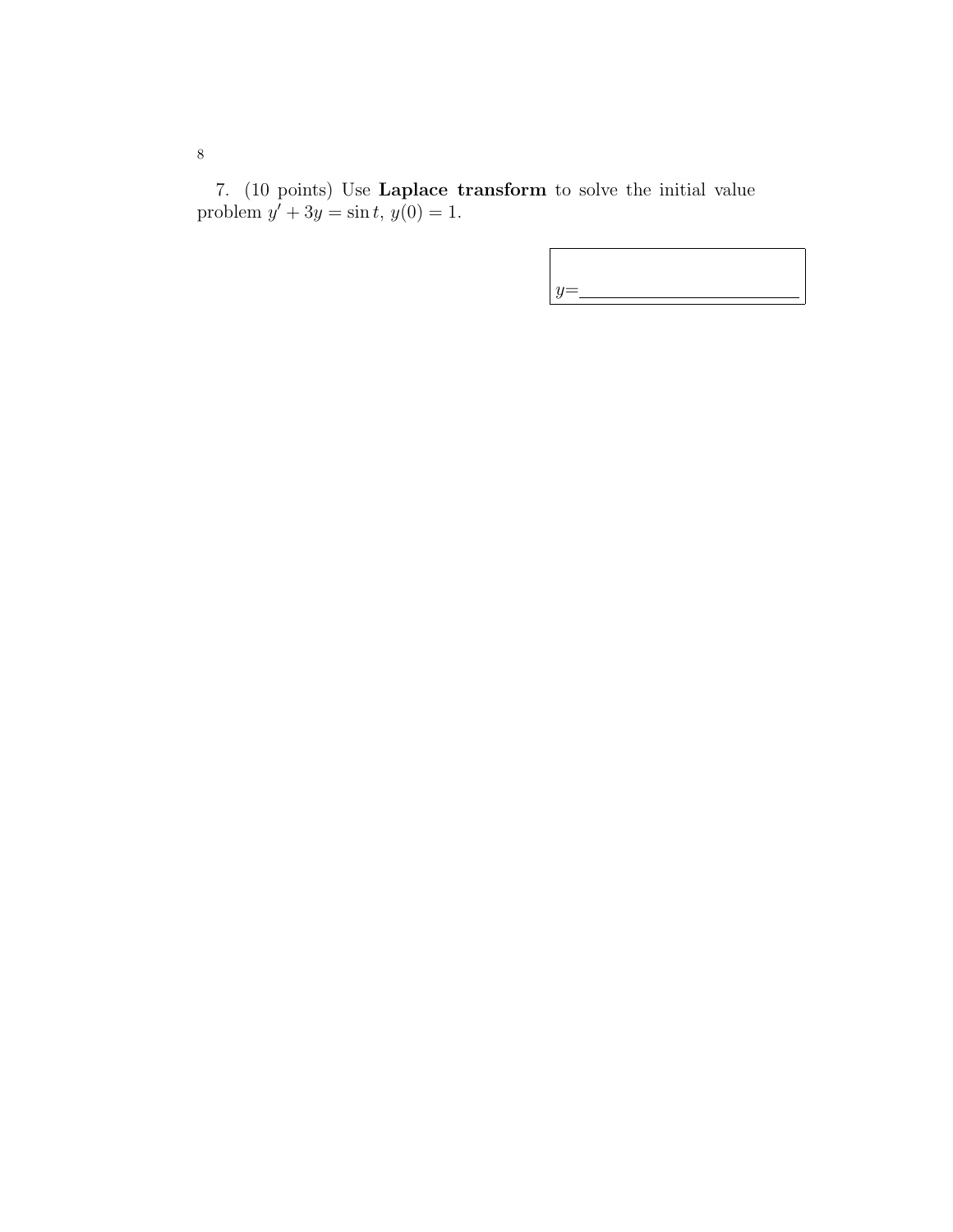8. (5 points) Solve the system of linear equations

$$
\begin{cases}\n3x + y + z = -3 \\
2x + 3z = 2 \\
-2x - 3y + z = 3\n\end{cases}
$$

Then  $x$  equals to

| a) 1;     | b) $0;$ | c) 3;     | $d) -1;$ |
|-----------|---------|-----------|----------|
| $(e) -3;$ | f) 4;   | $(g) -2;$ | $h)$ 2.  |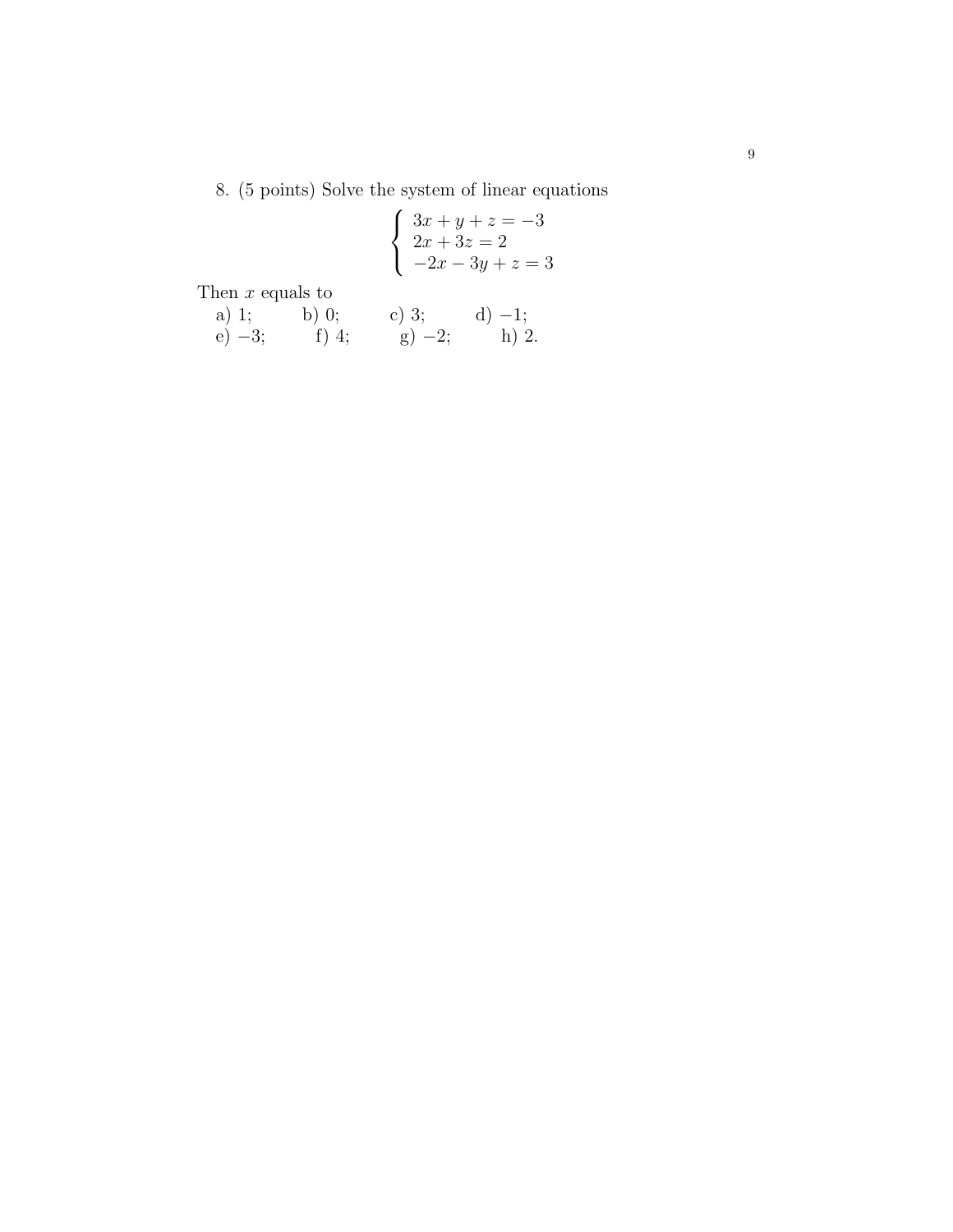9. (5 points) Find det $(A^{-1}BA^T)$ , where

a) 120;  
\nb) 144;  
\nc) 24;  
\nd) -120;  
\ne) -144;  
\nf) 96;  
\n
$$
B = \begin{pmatrix} 1 & 2 & 3 \\ 8 & 0 & 4 \\ 7 & 6 & 5 \end{pmatrix}
$$
  
\na) 120;  
\nb) 144;  
\nc) 24;  
\nd) -120;  
\nh) -96.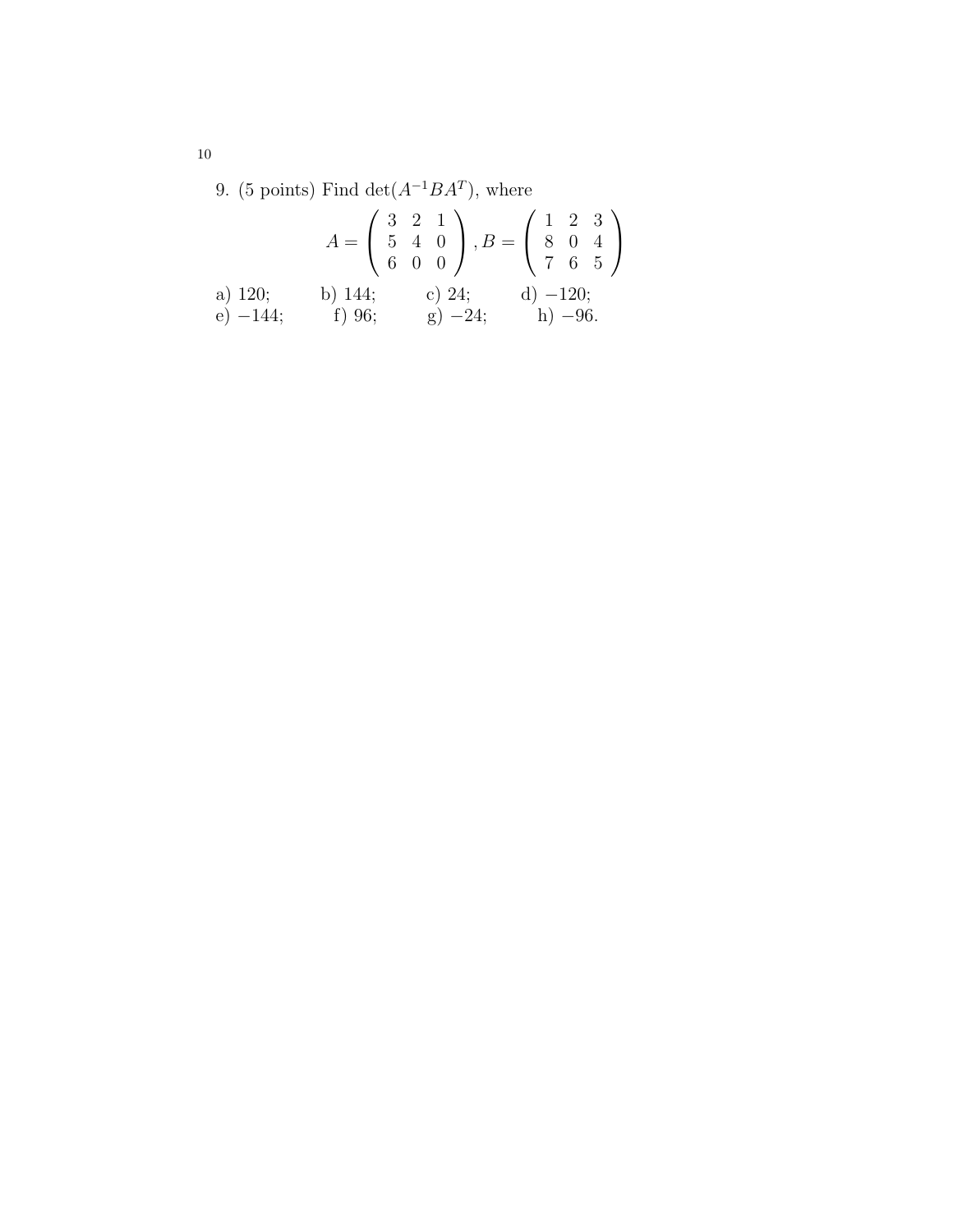10. (5 points) Let C be the arc of the parabola  $x = t, y = 2 - t - t^2$ given by  $-2 \le t \le 1$ , and  $\mathbf{F} = 2xe^{x^2-1}\cos(y)\mathbf{i} - e^{x^2-1}\sin(y)\mathbf{j}$  be a vector field. Evaluate the line integral  $\ddot{\phantom{0}}$ 

a) 
$$
\frac{e+e^{-1}}{2}
$$
; b)  $\frac{e^{2}+e^{-2}}{2}$ ; c)  $e^{3}-e^{-1}$ ; d)  $\frac{e-e^{-1}}{2}$ ;  
e) 1; f) 0; g)  $1-e^{3}$ ; h)  $e^{3}-1$ .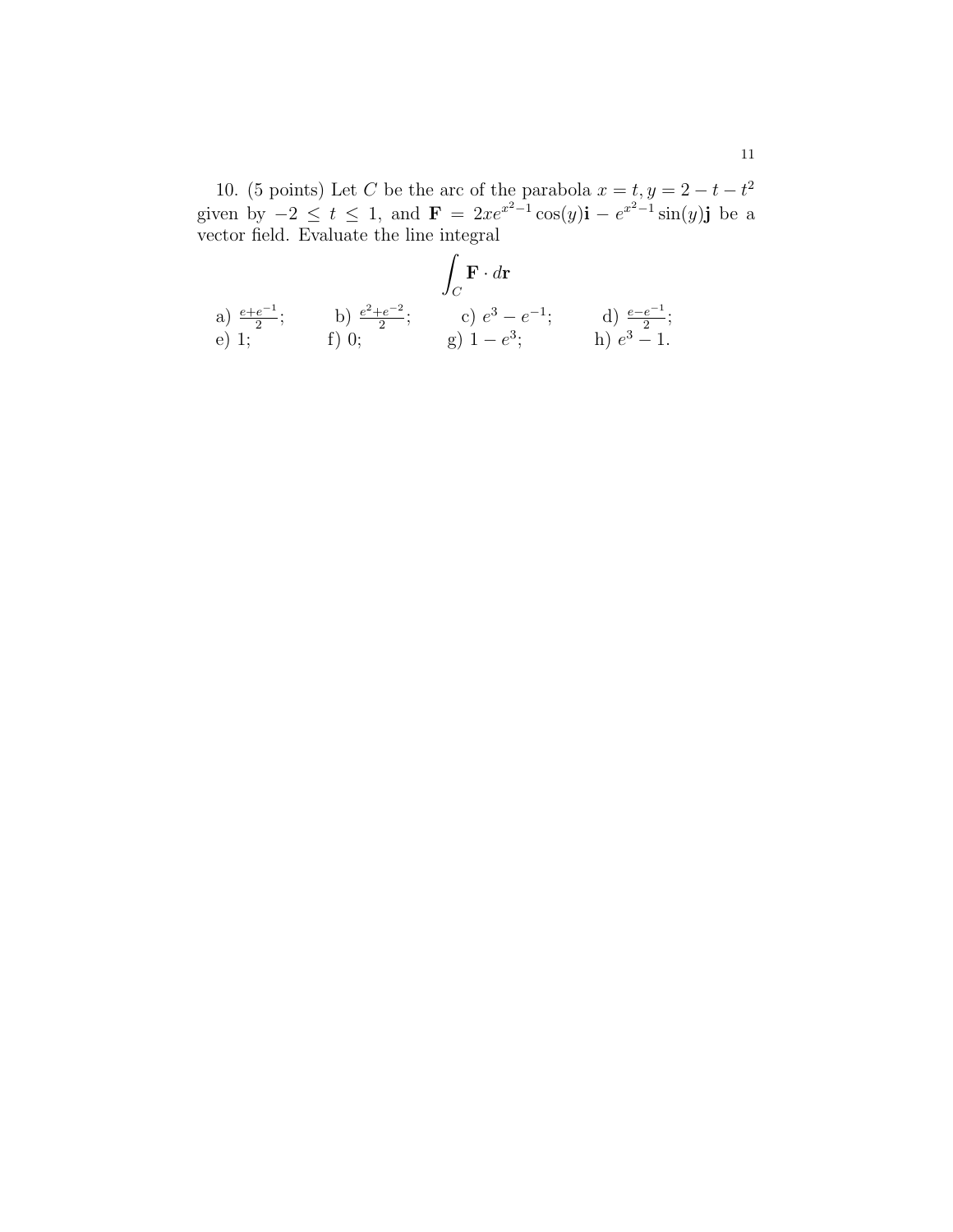11. (5 points) Let C denote the circumference  $(x-2)^2 + (y-2)^2 = 1$ traversed counterclockwise. Evaluate the line integral  $\overline{a}$ 

a) 0;  
\nb) 
$$
e^4
$$
;  
\nc)  $-\pi$ ;  
\nd)  $-2\pi$ ;  
\ne)  $2\pi$ ;  
\nf)  $\pi$ ;  
\ng)  $-e^4$ ;  
\nh)  $\pi - e^4$ .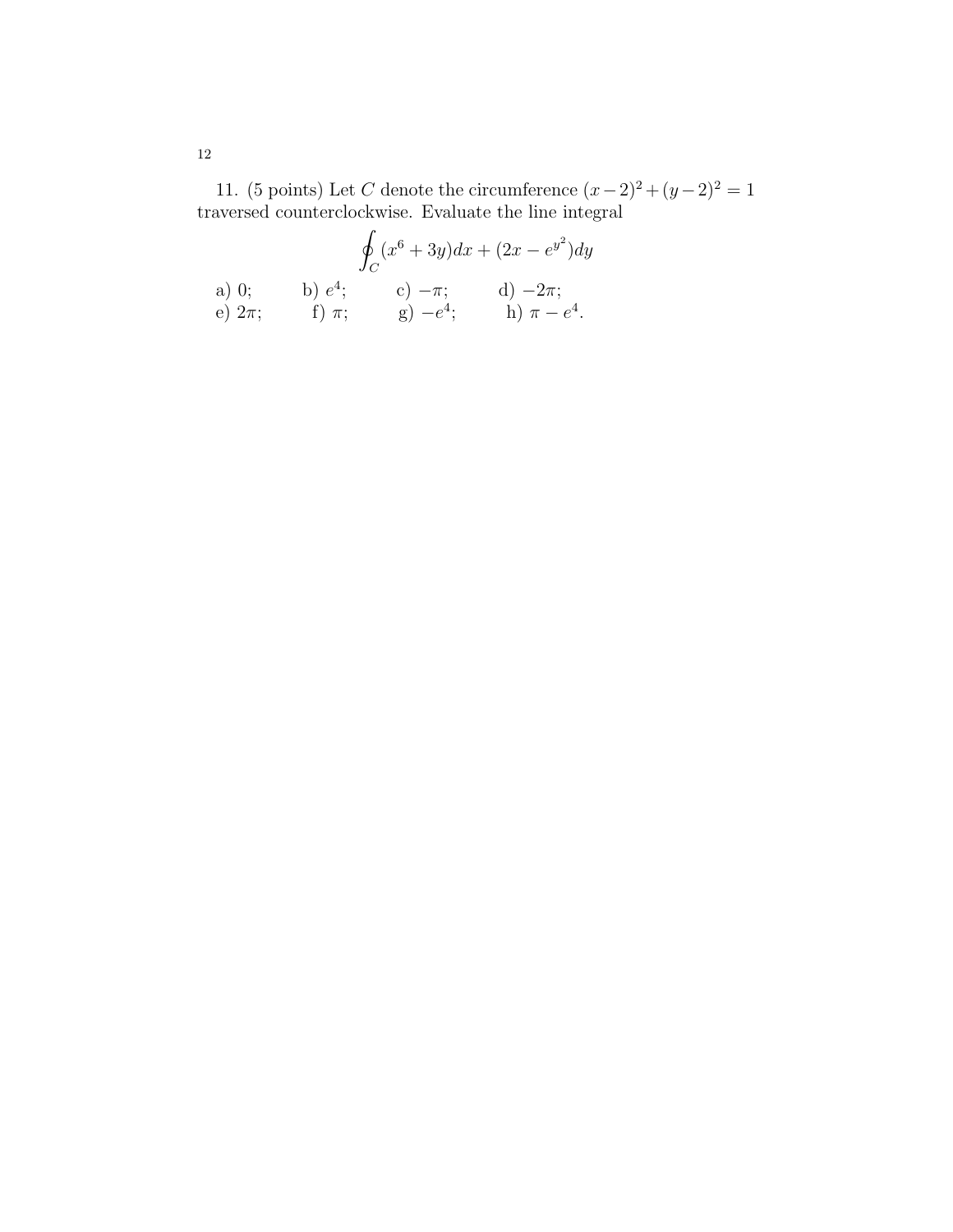12. (5 points) Let S be the portion of the cone  $z = 1$ p  $x^2+y^2$ lying above the xy-plane. We orient  $S$  by a unit upward normal  $n$ . Given a vector field  $\mathbf{F} = y\mathbf{i} + \sin(z^2)\mathbf{j} + \cos(x^2)\mathbf{k}$ , evaluate the surface integral  $\overline{a}$ 

$$
\iint_{S} \text{curl}(\mathbf{F}) \cdot \mathbf{n} dS
$$
\na)  $\sin(\pi^2)$ ;\nb)  $\pi$ ;\nc)  $-\pi$ ;\nd)  $-2\pi$ ;\ne)  $\cos(\pi^2) - \sin(\pi^2)$ ;\nf)  $2\pi$ ;\ng)  $-\sin(\pi^2)$ ;\nh) 0.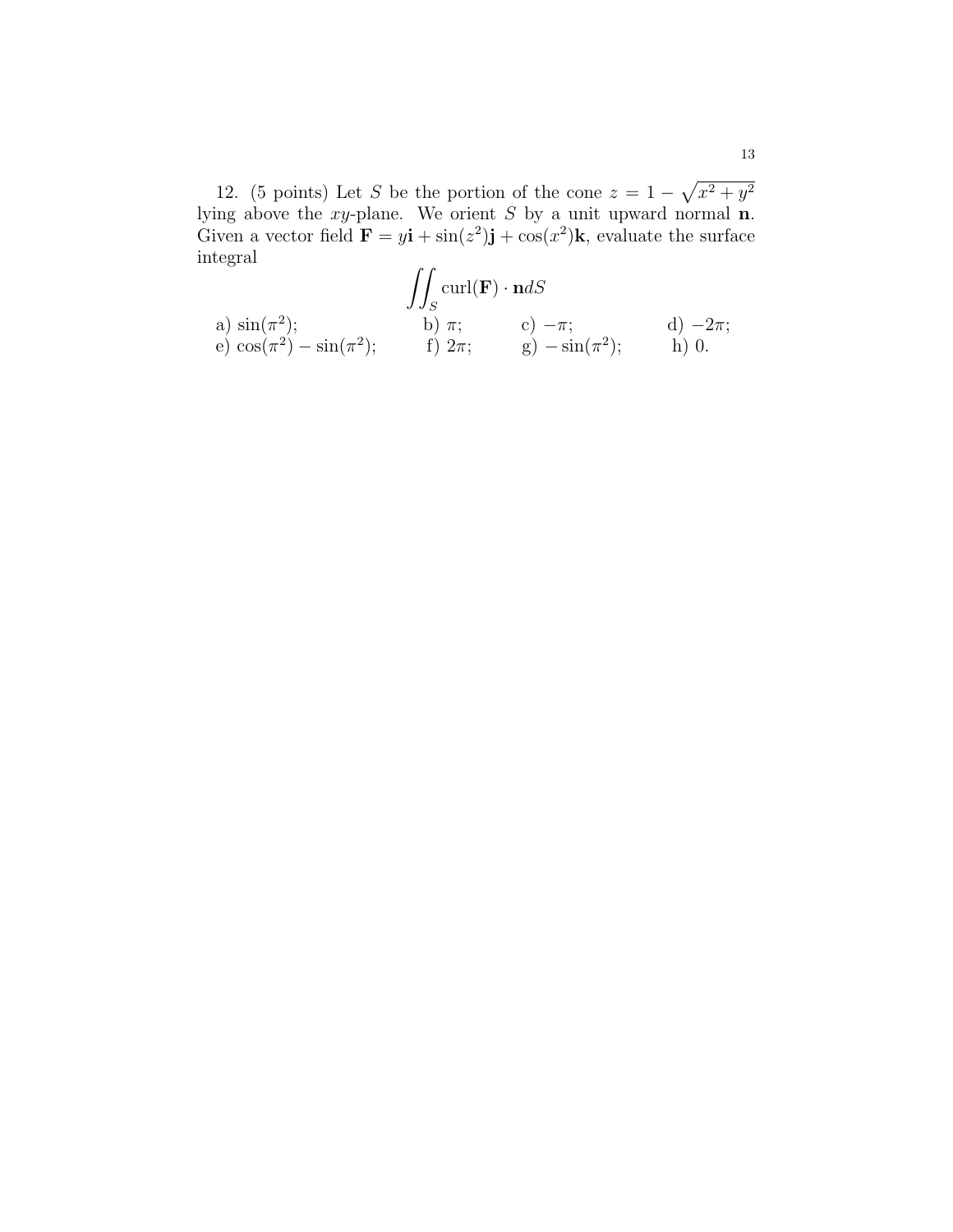13. (5 points) Let S be the sphere  $x^2 + y^2 + z^2 = 4$  oriented by the outward unit normal  $\mathbf{n} = \frac{1}{2}$  $\frac{1}{2}(x\mathbf{i}+y\mathbf{j}+z\mathbf{k})$  and

$$
\mathbf{F} = (xy + x)\mathbf{i} + (y - y^2)\mathbf{j} + (yz + z)\mathbf{k}
$$

be a vector field. Evaluate the surface integral

$$
\iint_{S} \mathbf{F} \cdot \mathbf{n} dS
$$
\na) -32 $\pi$ ;\nb) 32 $\pi$ ;\nc) -8 $\pi$ ;\nd) 16 $\pi$ ;\ne)  $\frac{16\pi}{3}$ ;\nf) 8 $\pi$ ;\ng) -16 $\pi$ ;\nh) 0.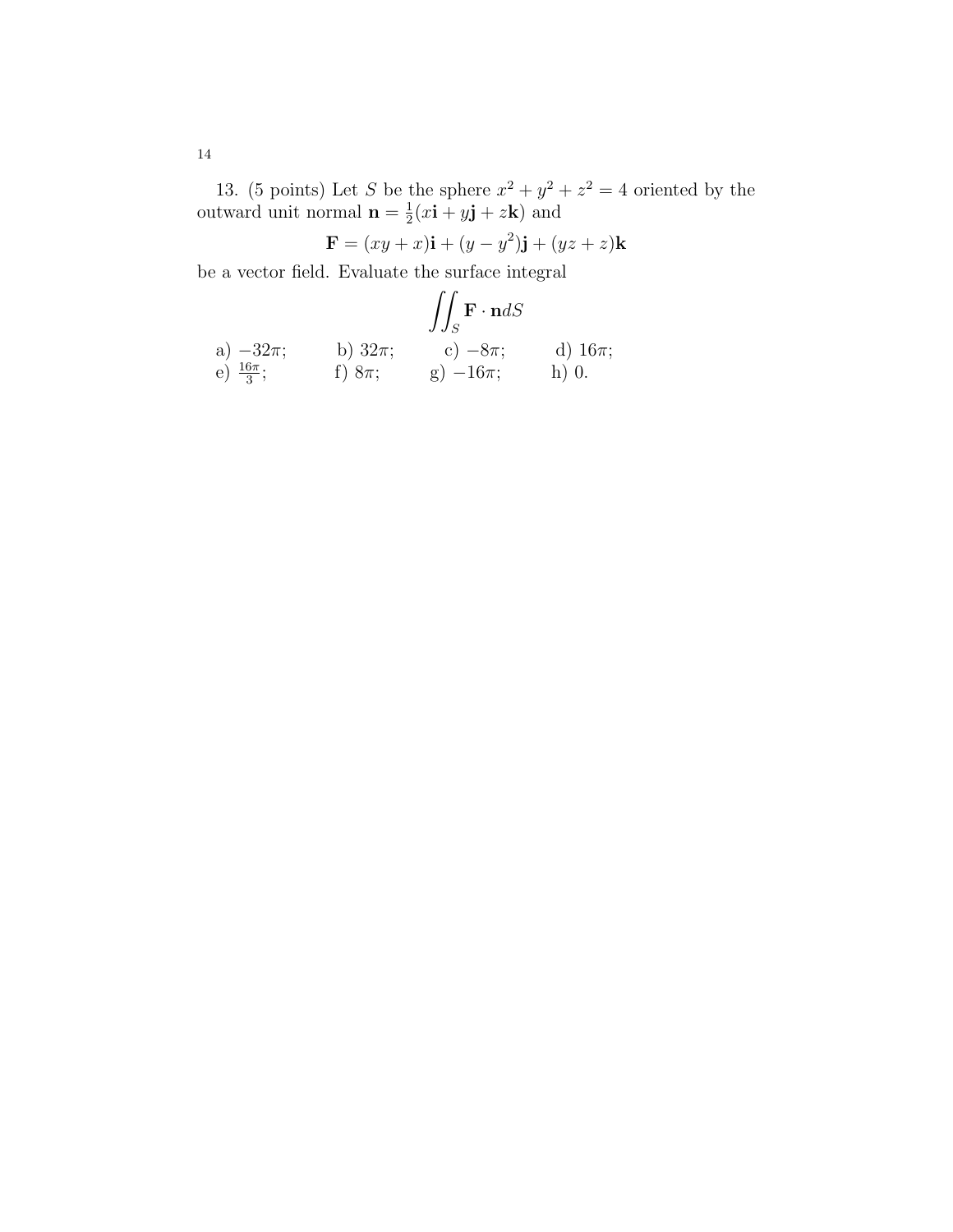14. (5 points) Solve the initial value problem  $2y'' + 2y' + y = x + 2$ ,  $y(0) = 1, y'(0) = 0.$  Then  $y(\pi)$  equals to

a)  $\pi + 2$ ; b)  $\pi + e^{-\frac{\pi}{2}}$ ; c)  $e^{-\pi}$ ; d)  $\pi + \frac{e^{-\pi}}{2}$  $\frac{-\pi}{2};$ e)  $-e^{-\frac{\pi}{2}}$ ; f)  $\pi - e^{-\pi}$ ; g)  $2e^{-\pi}$ ; h)  $\pi - e^{-\frac{\pi}{2}}$ .